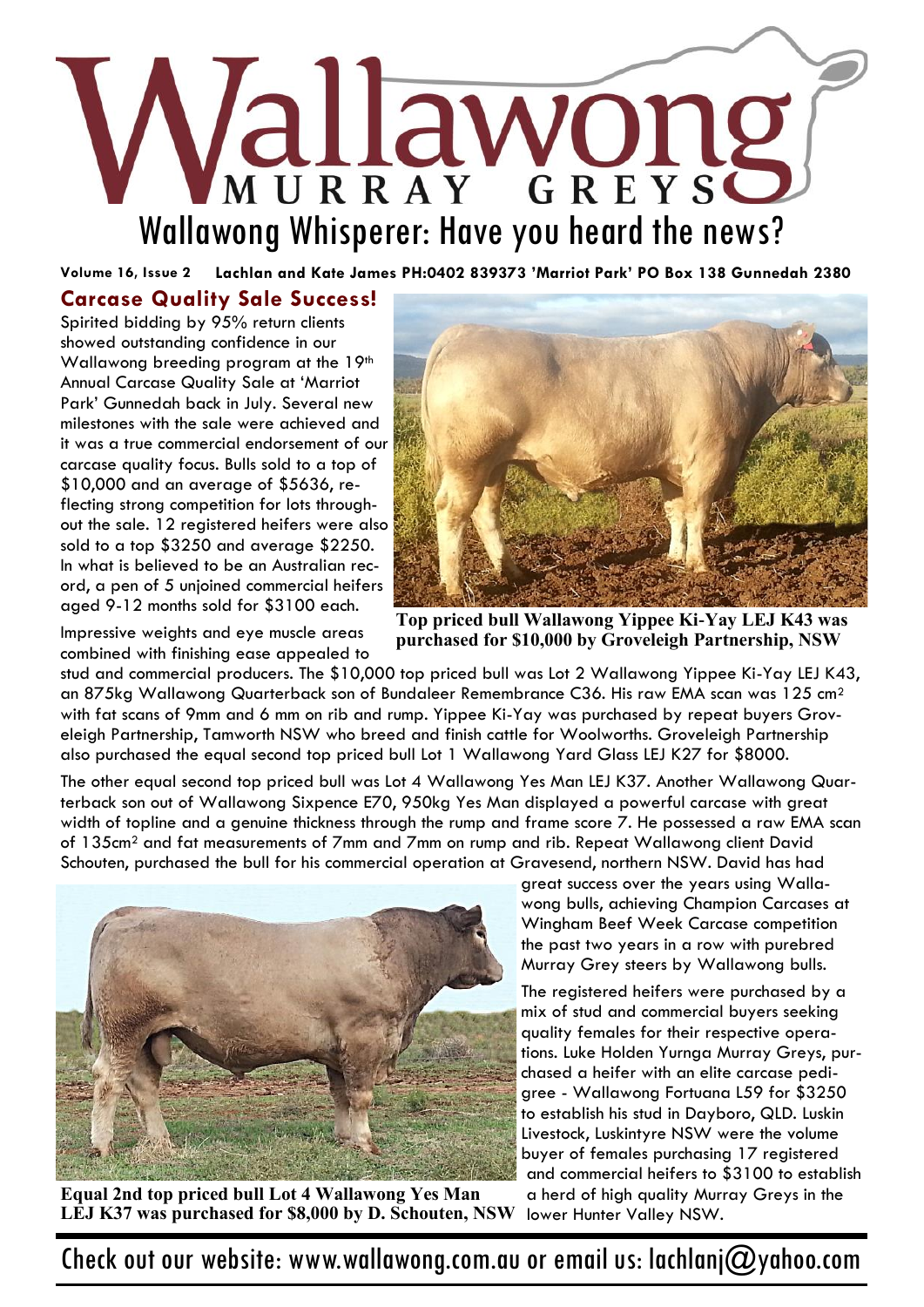# **Outstanding AgGrow Sale Results**

The Emerald Ag Grow bull sale was buoyed by quality cattle and the improved season in QLD. Our six Wallawong bulls were bought by new and repeat buyers selling to a top of \$13,000 and averaging \$7100.

The top priced bull Wallawong Yahoo LEJ K11 was a 940kg son of Bundaleer Gatekeeper G5. He was purchased by Lance and Sonia Faint, Karloo Pastoral Co. to be used over part of their Brahman herd. Lance intends cross breeding to produce Greyman bulls and cattle that have greater marketing options by targeting MSA domestic market premiums. **Top priced bull \$13,000 Wallawong Yahoo LEJ K11**



# **Wallawong Vinnie Roe LEJ G35 Domestic and Export Semen Now Available**



We recently took the opportunity to purchase Wallawong Vinnie Roe LEJ G35. We used Vinnie Roe over all our maiden heifers for two years and all calved unassisted so we were keen to use him again.

In searching for the right genetics for an export order we chose Vinnie Roe as he exhibits outstanding muscularity and softness and is a proven low birthweight sire. He was also the sire of an 88.5pt Silver Medal winning carcase at the 2016 Sydney Royal Show.

Vinnie Roe is currently in the export collection centre but domestic semen is available for immediate sale.

## **Wallawong Carcase Quality goes the distance to Adelaide Royal Feature Show**

Back in September Lachlan took a 1500km trip to Adelaide Royal to support the Murray Grey Feature Show with 4 purebred steers from Wallawong and clients for the steer and carcase competition.

In the live steer judging, the team received a second, a third and a fifth place. In the Heavy Domestic Carcase, the Wallawong and Birchall steer (below left), was the third highest scoring heavy domestic carcase from 80 entries of all breeds, and the highest scoring Heavy Domestic Murray Grey carcase. The carcase received full points for EMA (95cm²), fats and meat colour.

In the Heavy Export Carcase, the Wallawong and Schouten entry by Wallawong Waterboy was the second highest scoring Murray Grey Export carcase and the only British breed carcase to score full points for EMA. All 4 Wallawong steers scored full points for pH and meat colour, indicating excellent energy balance with the use of Olssons Cattletranz electrolytes. While supporting the Show was a big effort, the results prove you can transport steers large distances preslaughter without affecting meat quality (pH and meat colour).



**2nd Heavy Domestic Steer bred by Heath Birchall 3rd Heavy Export Steer bred by David Schouten**

*Consistent. Carcase. Performance.*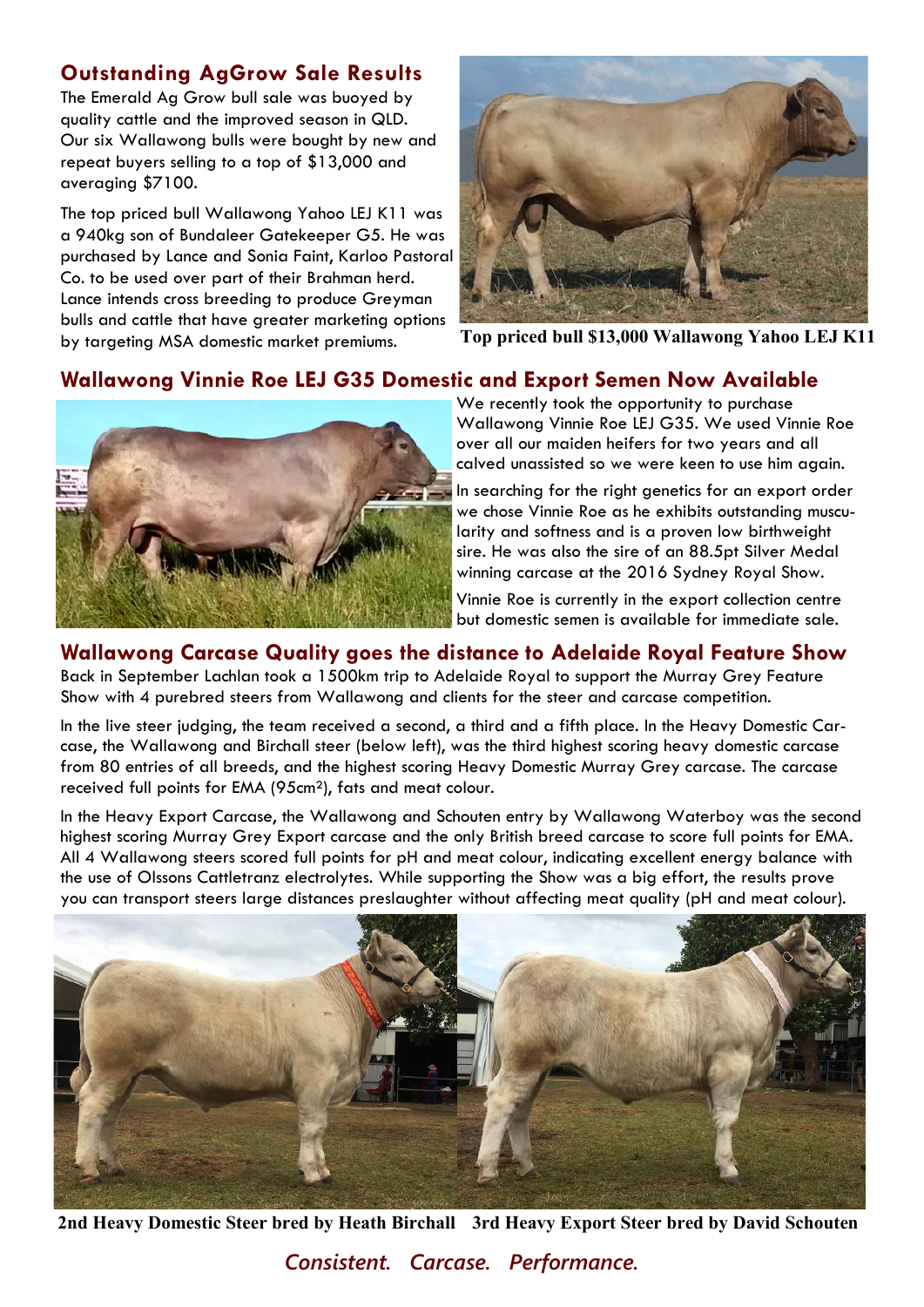#### **Wallawong clients and St Marys Champions at NSW Largest Beef Bonanza**

Wallawong Murray Grey clients and St Mary's College Gunnedah achieved another consistent carcase performance by winning championships in both the hoof and hook sections of NSW's largest open steer and carcase competition Upper Hunter Beef Bonanza held recently in Scone.

Now in its eleventh year, the 2016 Beef Bonanza attracted 800 youth competitors and 330 prime cattle that were judged live and as carcases.

St Mary's College exhibited a Murray Grey cross steer, selected and presented by Agriculture and Primary Industries students, under the guidance of Lachlan in his role as Agriculture teacher. The resulting carcase was first in Heavyweight Class 12, and was awarded the Heavyweight Champion Led Carcase. This exhibit then went on to produce the overall Supreme Cham-



**Wallawong MG x entry Winner Carcase Class 11: 91.6pts**

pion Carcase (93.21points) and jackpot winner. The steer was very quiet and scored maximum points for fat depth and eye muscle area. Combining this with great marbling and meat colour allowed the carcase to accrue the points to become the Supreme exhibit. In the live judging, Wallawong entries collected rib-



bons for winning the Heavyweight Champion Unled Steer, and then backed it up winning the Reserve Champion Unled Carcase with 91.44pts.

The carcase, a purebred Murray Grey from Groveleigh Partnership by Wallawong Ripsnorter, was also awarded the highest purebred unled carcase. The Wallawong Pen of Three steers, which included the Reserve Champion Unled carcase, also won the pen of three carcases by over 11points.

Wallawong clients and St Mary's College entries provide four of the top ten highest scoring carcases of the whole

Beef Bonanza competition. **Wallawong and Groveleigh steer produced 91.44pt carcase**

#### **Shop for Semen and Embryos Online Secure Website www.wallawong.com.au**

We are pleased to bring you a new semen and embryo shopping experience with the best genetics all in one place! Choose from 15 sires, order and pay securely online. Here's what a recent customer said:

*"Hi Kate and Lachlan.*

*Just tried the new facility so wanted to let you know it worked very well. All the web-links to BreedPlan etc worked well and the checkout function was easy to follow and speedy. Browsing was easy and prompt. Overall the experience was great and will be using again in future."*

Jon Pinferi Parsons Green Murray Greys



Wallawong Vinnie Roe LEJ<br>G35 – \$33



wong Winchester LEJ<br>- \$55



Bottlesford Kudos KPN K18<br> $\$33$ 





Lindsay Starbright SI17 LSY<br>SI17 - \$110







Wallawong Ripsnorter LEJ<br>C46 – \$55



Wallawong X Factor LEJ J65<br>- \$33 (half brother pictured



Wallawong Yippee LEJ Kl<br/>5  $\sim$  \$33 Wallawong Upstart LEJ F11<br>\$33 (sire pictured)



Monterey Siedge<br>GJB S85 - \$27.50

 $\frac{\log n}{\log n}$ wallawo<br>LEI F8 –

Monterey Marvellous GJB<br>C281 – \$33

*Consistent. Carcase. Performance.*

Onward Eddison SUE H46<br>\$33 \$33 inc. GST